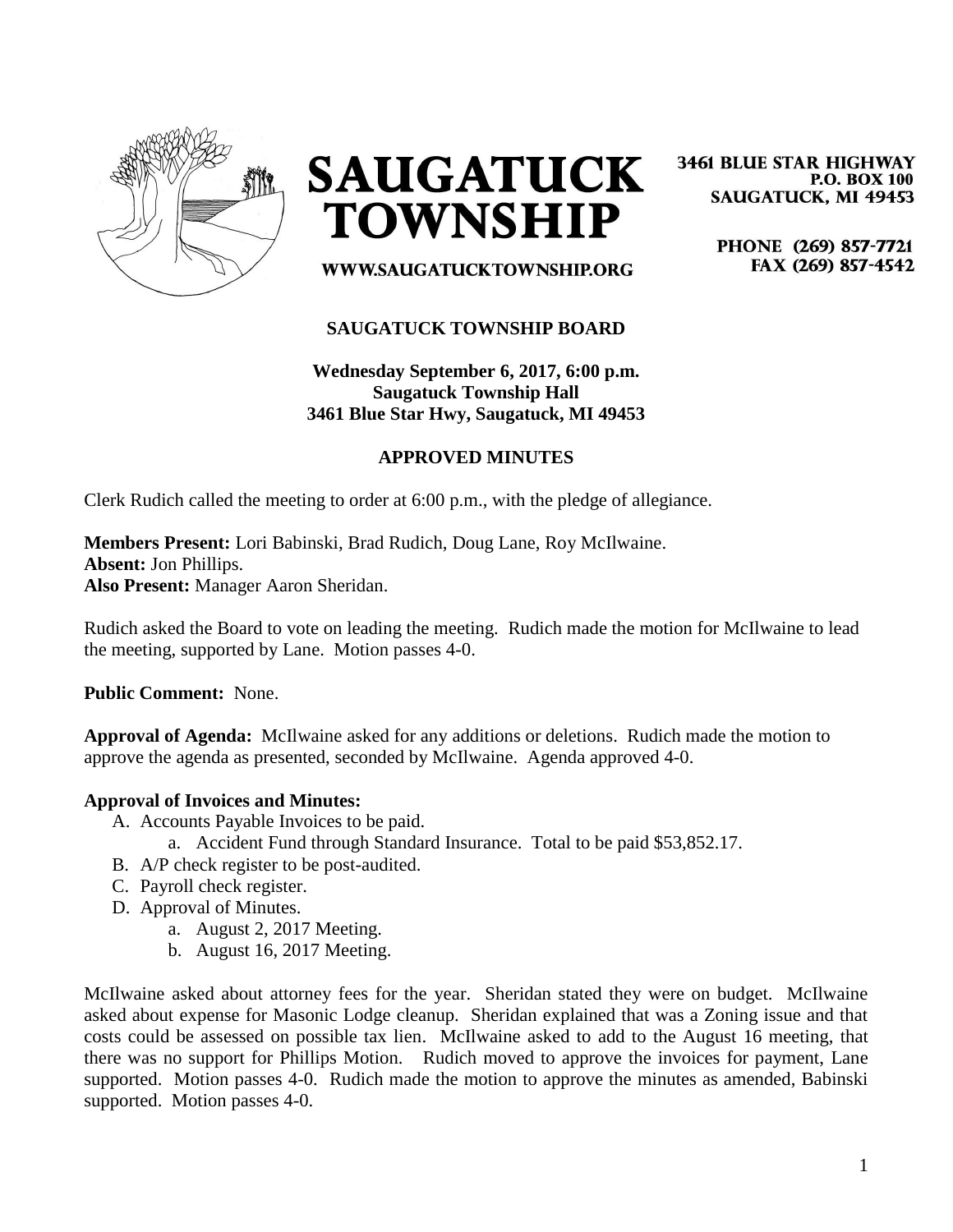## **Correspondence:**

- A. Mike Denny request for Lakeshore Drive washout repair.
- B. Jim Cook asked the Board to video tape meetings. McIlwaine asked to put the discussion on next month's agenda.

## **Unfinished Business:**

A. Lakeshore Drive Washout Open Letter and Public Hearing Date. Discussion on public hearing date. Motion by Rudich to hold a public hearing at Saugatuck High School on Wednesday September  $27<sup>th</sup>$  at 7:00 p.m., Lane supported. Motion passes 4-0.

## **New Business:**

- A. Appointments, Library Board and Parks Commission. McIlwaine asked if any applicants would like to speak. Kathy Nania, Sandra Lauer asked to be appointed to the Library Board. Library Director Ingrid Boyer spoke on behalf of Lauer. Rudich made the motion to appoint Sandra Lauer to the Library Board, support from Babinski. Discussion. Motion passes 4-0. Parks Commission applicants Laurie Goshorn and Andrew Diaz asked to be appointed to the Parks Commission. Discussion on candidates. Rudich made the motion to appoint Andrew Diaz to the Parks Commission, support from Lane. Discussion. Motion passes 3-1.
- B. Wellhead License and Option to Purchase Agreement. Sheridan stated the Attorney for land owner had to approve the agreement, and recommended the Board table the agreement and discussion until next meeting. McIlwaine made the motion to table, supported by Rudich. No discussion. Motion passes 4-0.
- C. Non-motorized Maintenance Permit Sample. Amy Matisoff, grant coordinator for MDOT, Kerwin Keen and Art Green from MDOT discussed the Blue Star Trail connection over Interstate 196 at exit 36. The Maintenance Agreement would oblige the Township to add a fourth corridor over the Interstate depending on future traffic. Options would include adding a cantilever bridge for bike traffic only. McIlwaine stated the Board should be cautious in financially obligating a possible future Board. McIlwaine asked for more research into options. Sheridan stated the discussion would go forward with MDOT and The Friends of the Blue Star Trail. Matisoff agreed to continue to work on options with Jeanne VanZoeren of the Friends.

# **Committee Reports:**

- A. Planning Commission. Rudich stated the Planning Commission reviewed site plans for storage units.
- B. Road Commission. Sheridan stated that there was work to be done on a culvert on 126th.
- C. Interurban. Babinski reported that the ridership for July was a record 14,239. Venetian Saturday added a  $2<sup>nd</sup>$  dispatcher and a 4<sup>th</sup> bus, for 2,646 passengers, which was 551 more than last year.
- D. Fire Board. McIlwaine reported that the EMS was about 66% of all calls. Fire Department received a grant for closed circuit tv. Blue Star Trail would be putting up signs. Funding approved for new LED sign. Fire Board asked the Township Board to hold a joint meeting to discuss changes to the IFC.
- E. Open Board Report. Sheridan stated there was a certificate of appreciation for Deb Wester ready.

**Public Comment:** County Commissioner Dean Kapenga gave an update to the Board about the Health Department and Sheriff's department response time. Kapenga talked about erosion at West Side County